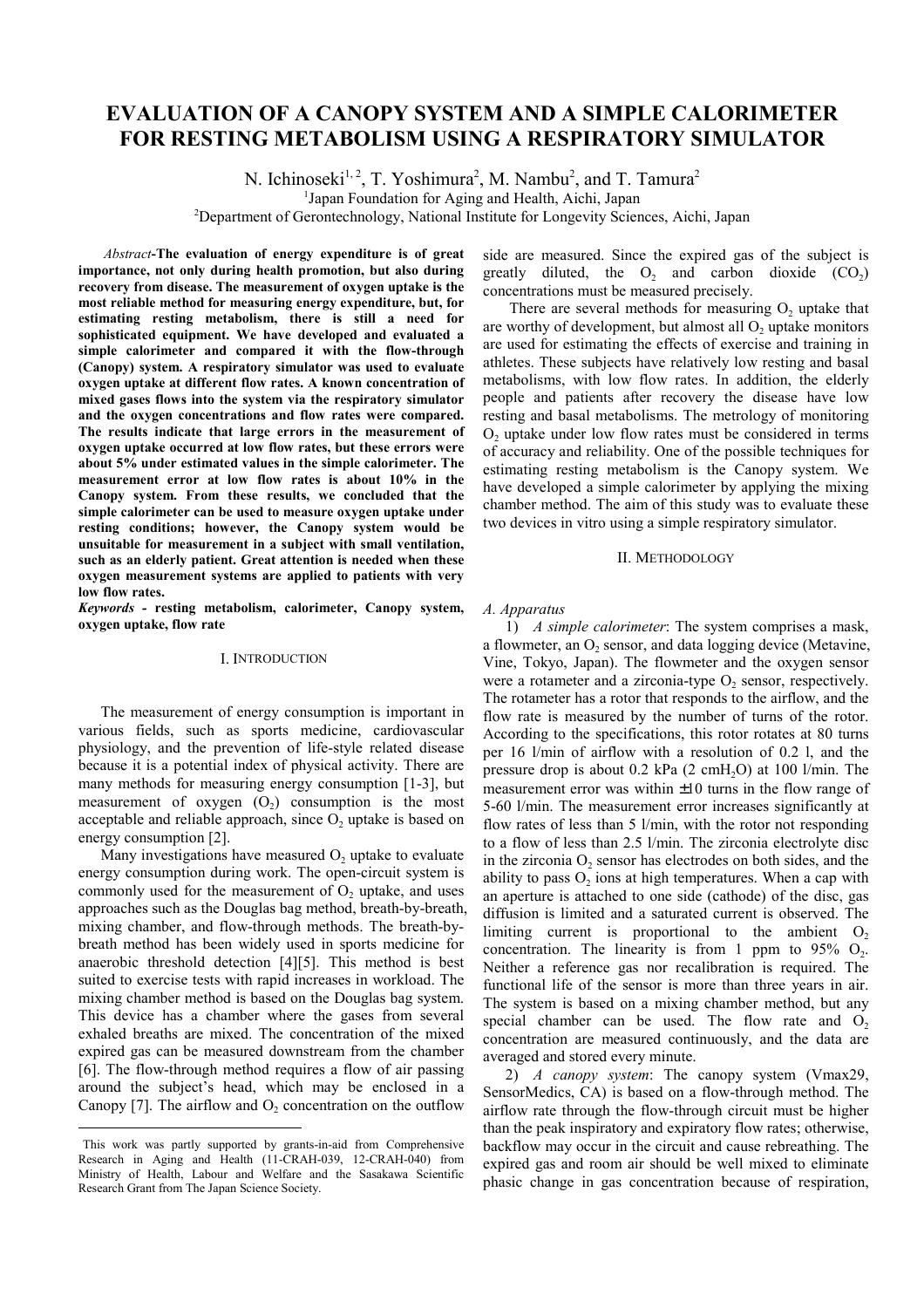| <b>Report Documentation Page</b>                                                                                                                                                                                                                                                                   |                           |                                                    |  |  |
|----------------------------------------------------------------------------------------------------------------------------------------------------------------------------------------------------------------------------------------------------------------------------------------------------|---------------------------|----------------------------------------------------|--|--|
| <b>Report Date</b><br>25OCT2001                                                                                                                                                                                                                                                                    | <b>Report Type</b><br>N/A | Dates Covered (from to)                            |  |  |
| <b>Title and Subtitle</b><br>Evaluation of a Canopy System and a Simple Calorimeter for<br>Resting Metabolism Using a Respiratory Simulator                                                                                                                                                        |                           | <b>Contract Number</b>                             |  |  |
|                                                                                                                                                                                                                                                                                                    |                           | <b>Grant Number</b>                                |  |  |
|                                                                                                                                                                                                                                                                                                    |                           | <b>Program Element Number</b>                      |  |  |
| Author(s)                                                                                                                                                                                                                                                                                          |                           | <b>Project Number</b>                              |  |  |
|                                                                                                                                                                                                                                                                                                    |                           | <b>Task Number</b>                                 |  |  |
|                                                                                                                                                                                                                                                                                                    |                           | <b>Work Unit Number</b>                            |  |  |
| Performing Organization Name(s) and Address(es)<br>Japan Foundation for Aging and Health, Aichi, Japan                                                                                                                                                                                             |                           | <b>Performing Organization Report Number</b>       |  |  |
| <b>Sponsoring/Monitoring Agency Name(s) and Address(es)</b><br>US Army Research, Development & Standardization Group<br>(UK) PSC 802 Box 15 FPO AE 09499-1500                                                                                                                                      |                           | <b>Sponsor/Monitor's Acronym(s)</b>                |  |  |
|                                                                                                                                                                                                                                                                                                    |                           | <b>Sponsor/Monitor's Report Number(s)</b>          |  |  |
| <b>Distribution/Availability Statement</b><br>Approved for public release, distribution unlimited                                                                                                                                                                                                  |                           |                                                    |  |  |
| <b>Supplementary Notes</b><br>Papers from the 23rd Annual International Conference of the IEEE Engineering in Medicine and Biology Society,<br>October 25-28, 2001, held in Istanbul, Turkey. See also ADM001351 for entire conference on cd-rom., The original<br>document contains color images. |                           |                                                    |  |  |
| <b>Abstract</b>                                                                                                                                                                                                                                                                                    |                           |                                                    |  |  |
| <b>Subject Terms</b>                                                                                                                                                                                                                                                                               |                           |                                                    |  |  |
| <b>Report Classification</b><br>unclassified                                                                                                                                                                                                                                                       |                           | <b>Classification of this page</b><br>unclassified |  |  |
| <b>Classification of Abstract</b><br>unclassified                                                                                                                                                                                                                                                  |                           | <b>Limitation of Abstract</b><br>UU                |  |  |
| <b>Number of Pages</b><br>$\overline{4}$                                                                                                                                                                                                                                                           |                           |                                                    |  |  |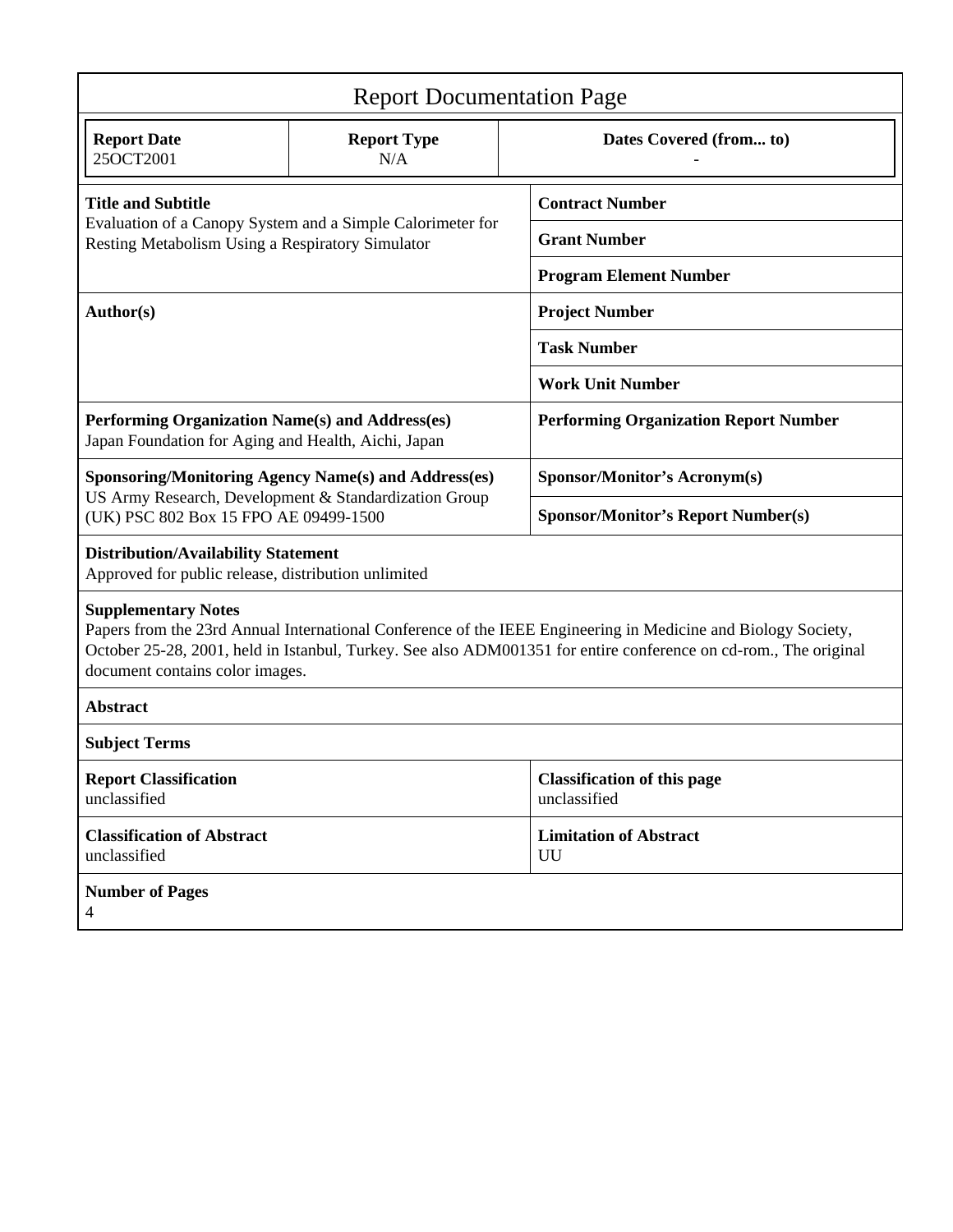and so two mixing chambers are used. The mixed gas is sampled and gas contents are measured using a paramagnetic  $O<sub>2</sub>$  sensor and non-dispersive infrared analyzer for  $CO<sub>2</sub>$ . The accuracy of the paramagnetic  $O_2$  sensor was  $\pm$  0.02%  $O_2$ , resolution was  $\pm$  0.01% O<sub>2</sub>. Airflow was measured by a hotwire anemometer which consists of a fine metal wire heated by an electric current. The airflow velocity is estimated by the amount of heat transferred from the wire to the gas and the temperature difference between the wire and gas temperature. Instantaneous flow range was 0-16 l/s, integrated volume range was 0-350 l/min. Flow path resistance was greater than  $1.5 \text{ cm}$ H<sub>2</sub>O at  $12 \text{ l/s}$ , and accuracy was  $\pm 3\%$  of the reading or 0.25 l/s, whichever is greater (0.2-12 l/s). The flow rate and  $O<sub>2</sub>$  concentration are measured continuously, and the data are averaged and stored every minute.

### *B. Experiment*

A simple respiratory simulator, shown in Fig. 1, consists of a disc and a cylinder pump, the stroke of which can be adjusted to produce different respiratory rates. The experimental conditions are shown Table 1. We predetermined the cylinder volume at 0.259, 0.487, or 0.974 l, and the number of rotations at 10, 15, or 20 cycles per minute. A small cylinder volume and a low number of rotations simulated hypopnoea, whereas a small cylinder volume and high number of rotations simulated hyperpnoea. In this way, nine different flow rates were assigned. The gas concentrations were pre-determined and were 15.85-15.98%  $O<sub>2</sub>$  and 3.91-3.94%  $CO<sub>2</sub>$ . The ambient temperature, relative humidity, and barometric pressure were 23°C, 62%, and 1013.7 hPa (760.5 mmHg) when the simple calorimeter was evaluated, and 20°C, 30%, 1011.7 hPa (759 mmHg) when the Canopy system was evaluated. The schematic diagram of the experimental set-up is shown in Fig. 2. The Douglas bag was used to collect the gas of known concentration. The Douglas bag is connected to the calorimeter or the analyzer of the Canopy system using a one-way valve. The one-way valve was also connected to the respiratory simulator that determines flow rates. The Canopy system is shown in Fig. 3. The standard gas, whose concentration was pre-determined, passed through a dummy head in the Canopy. The mixed gas with room air and standard gas in the canopy was drawn by a pump, sampled and measured in the analyzer. The gas was allowed to flow for 30 s before the measurement started, to accommodate the dead space of the experimental system. The measurements were performed over five minutes, and the data were obtained at one-minute intervals. Ambient temperature and relative humidity were measured by a psychrometer (SK-RHG, Sato Keiryoki Mfg, Tokyo, Japan), and the barometric pressure was measured by a barometer (4610-20, Sato Keiryoki Mfg, Tokyo, Japan). The measurements obtained from the calorimeter and Canopy systems are shown in Table 2.

### *C. Evaluation*

 The standard gas condition applied in this experiment was under the ambient temperature and barometric pressure, and dry (ATPD). However, when the calorimeter calculated  $O<sub>2</sub>$  uptake, the expired gas was assumed to be of ambient



Fig.1 A simple respiratory simulator.



Fig.2 The schematic diagram of experimental set-up.



Fig.3 The Canopy system. The standard gas through the dummy head is mixed with the room air in the Canopy. The mixed gas flow and  $O<sub>2</sub>$  concentration on the outflow side (mixed standard gas with the room air) was measured by the analyzer.

Table 1. Experimental conditions.

| Cylinder<br>volume [1] | Estimated flow rate [l/min, ATPD] |        |        |  |
|------------------------|-----------------------------------|--------|--------|--|
|                        | Number of rotations [/min]        |        |        |  |
|                        | 10                                | 15     | 20     |  |
| 0.259                  | 2.590                             | 3.885  | 5.180  |  |
| 0.487                  | 4.870                             | 7.305  | 9.740  |  |
| 0974                   | 9.740                             | 14.610 | 19.480 |  |

Table 2. Items of measurement by the devices. FEO<sub>2</sub> and FIO<sub>2</sub> are expired and inspired  $O_2$  gas fraction,  $FECO_2$  and  $FICO_2$  are expired and inspired  $CO<sub>2</sub>$  gas fraction. PB is the barometric pressure, and T is ambient temperature.

| devices       | items                                 |
|---------------|---------------------------------------|
| calorimeter   | VE, FEO <sub>2</sub>                  |
| Canopy system | $VE, FEO2, FEO2, FIO2, FICO2, P.B, T$ |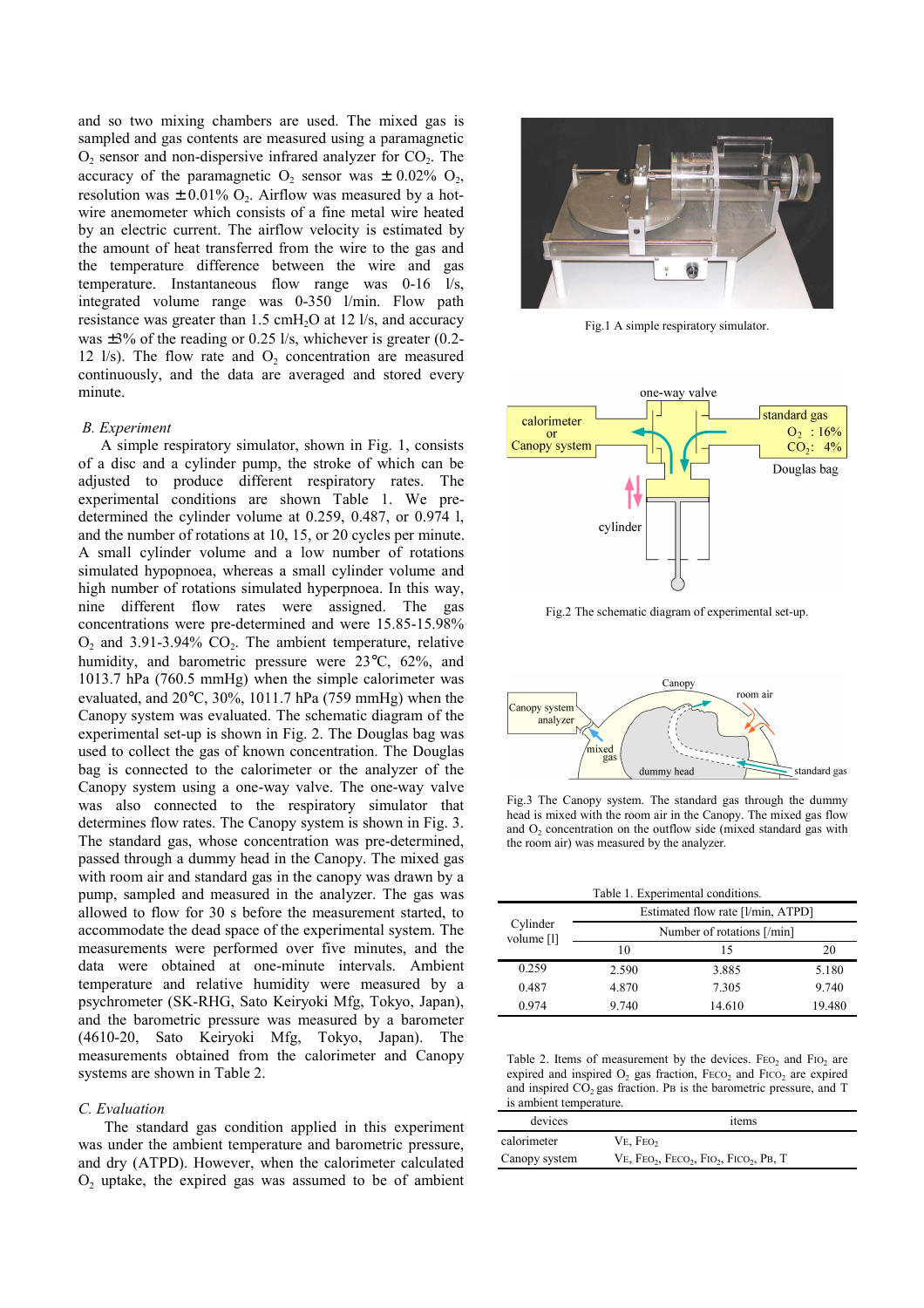temperature and barometric pressure, and fully saturated with water vapor (ATPS). Similarly, the Canopy system assumed the expired gas to be of normal body temperature, pressure and fully saturated with water vapor (BTPS). Thus, flow rates were recalculated into standard temperature and pressure (273 K, 101.325 kPa), and dry (STPD). The standard equations to measurement values of  $O<sub>2</sub>$  uptake were changed as follows. The equation used for the simple calorimeter was

$$
V_{O_2M \text{ STPD}} = F_{R_MATPS} \times (0.207 + F_{EO_2M}) \times 0.89
$$

The equation was changed to

$$
\dot{V}_{O_2M \, STPD} = F_{R_M STPD} \times (0.207 - F_{EO_2M})
$$

where,  $V_{O_2M}$  *STPD* is measured  $O_2$  uptake,  $F_{RM}$  is measured flow rate.  $O_2$  concentration of room air was fixed at 20.7% for the calorimeter. Similarly, the equation used for the Canopy system is

$$
V_{O_2M} \text{ STPD} = FR_M \text{BTPS}
$$
\n
$$
\times \left( \frac{F_{IO_2M} \left( 1 - F_{EO_2M} - F_{ECO_2M} \right)}{F_{IO_2M} - F_{ICO_2M}} - F_{EO_2M} \right)
$$
\n
$$
\times \left( \frac{273 \times (P^B - 47)}{310 \times 760} \right)
$$

It was changed to

⋅

$$
V_{O_2M \text{ STPD}} = F_{R_M \text{STPD}}
$$

$$
\times \left( \frac{F_{IO_2M} \left( 1 - F_{EO_2M} - F_{ECO_2M} \right)}{\left( 1 - F_{IO_2M} - F_{ICO_2M} \right)} - F_{EO_2M} \right)
$$

where  $F_{EO, M}$  and  $F_{IO, M}$  are the measured expired and inspired  $O_2$  gas fractions,  $F_{ECO_2M}$  and  $F_{ICO_2M}$  are the measured expired and inspired  $CO<sub>2</sub>$  gas fractions. *PB* is the barometric pressure.

When the  $O_2$  concentration of the room air is 20.9% [8], the estimated value of  $O_2$  uptake (*V* $O_2E$  *STPD*) was calculated as

$$
V_{O_2E \text{ STPD}} = F_{R_E \text{STPD}} \times (0.209 - F_{EO_2E})
$$

where,  $F_{R, ESTPD}$  is the estimated flow rate, and  $F_{EQ, E}$  is the estimated expired  $O<sub>2</sub>$  gas fraction.

The flow rate,  $O_2$  concentration, and  $O_2$  uptake were compared with the estimated values. The measurement error was defined as

$$
Error[%] = 100 \times \left(\frac{measured value - estimated value}{estimated value}\right)
$$



Fig.4. Evaluation of flow rate at different flow volumes (calorimeter).



Fig.5. Evaluation of  $O<sub>2</sub>$  uptake at different flow rate (calorimeter).



Fig.6. Evaluation of  $O<sub>2</sub>$  uptake at measured flow rate (Canopy system). Measured flow rates [l/min] were shown in parentheses.



Fig.7. The errors in  $O_2$  uptake at the calorimeter (a) and the Canopy system (b). Regression equations for the error as function of estimated flow rate were: for the calorimeter,  $Error = -28.44 + 4.412FR_E - 0.149FR_E^2$  $(R^2 = 0.851)$ ; for the Canopy system, Error = -11.523 + 4.017FR<sub>E</sub> - $0.166 \text{Fr}_{\text{E}}^2$  (R<sup>2</sup> = 0.467).

### III. RESULTS

### *A. The simple calorimeter*

The flow rate and  $O_2$  uptake under nine different sets of experimental conditions were calculated, and the errors are shown in Figs 3 and 4. Under the condition of lower flow rates, flow rate and  $O<sub>2</sub>$  uptakes show higher errors. The maximum error was observed at an estimated flow rate of 2.59 l/min. However, the errors in  $O<sub>2</sub>$  concentration were less than 1% throughout the whole measurement range. When